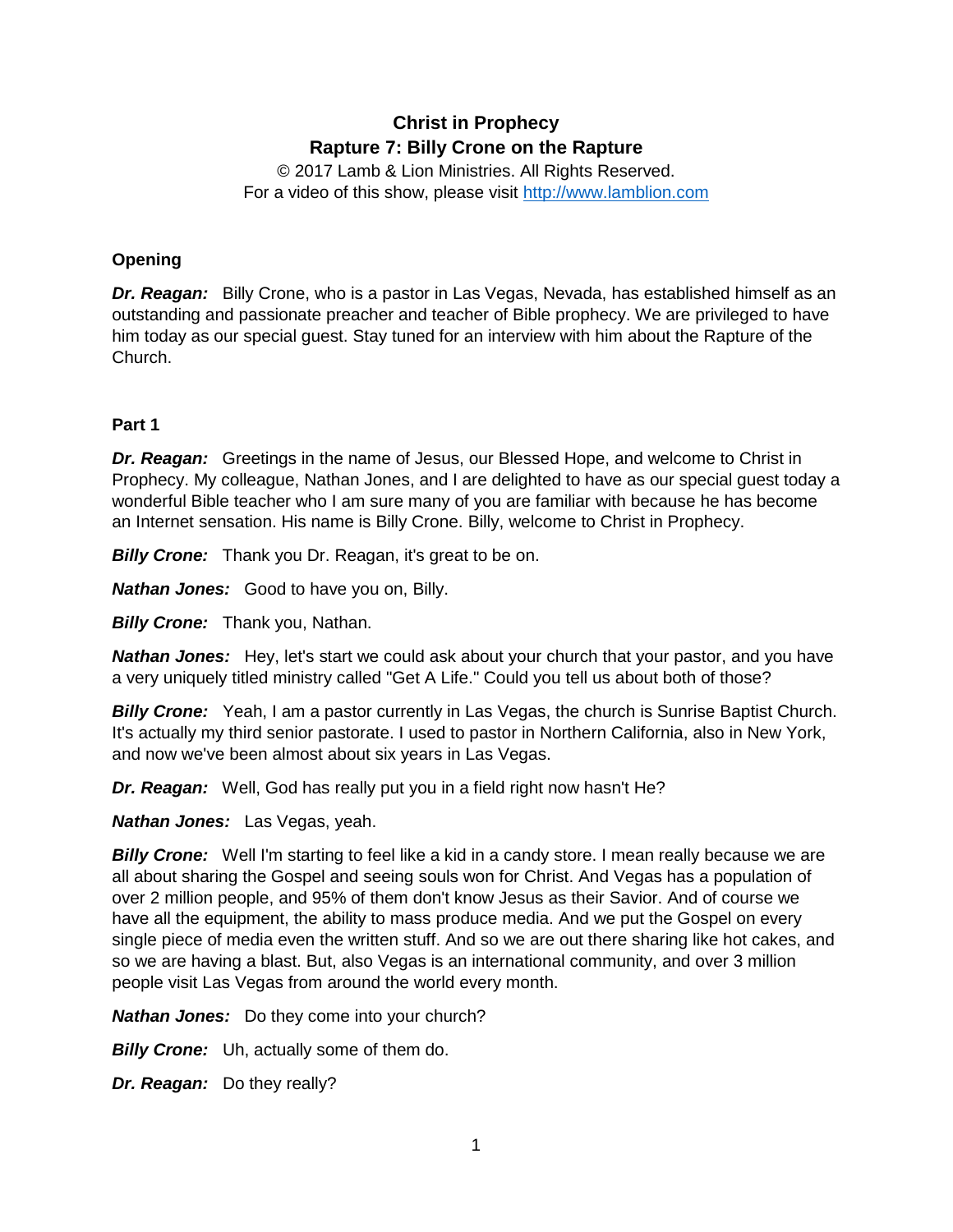**Billy Crone:** And frankly some Christians rationalize their trip to Vegas by coming to church.

*Nathan Jones:* Coming to Church.

**Billy Crone:** So well whatever, that works.

*Nathan Jones:* Whatever gets them in right?

**Billy Crone:** But God brings the world to you. So when you share the Gospel in Vegas it's just like man you don't know--you don't have to go anywhere God brings it to you. So it's pretty fun. But "Get A Life" that's the teaching ministry. It's been around for almost 15 years now. And it started back when I was pastoring in Northern California. And based on my testimony; my testimony the title of it was Get A Life, and I was preaching out of the text of John 10 that Jesus came to give us abundant life. And I use that as a platform to share how I got a life through Jesus Christ. And basically how the whole title started was we started launching out into the Internet and the radio. And then a radio station called up said, "Hey, we're all set, ready to go." And they called my office and they said, "We need a title." I go, "Well I didn't think about a title." And one of the parishioners was in my office at the time. I just preached that sermon about Get A Life, my testimony.

## *Nathan Jones:* OK.

**Billy Crone:** And he goes-- I go, "Hey, Bob what should we call it?" He goes, "How about Get A Life?" I said, "Ok, it's Get A Life." So that's how it all started.

*Nathan Jones:* Get A Life. What are some of the more unique outreaches your church holds being in Las Vegas?

*Billy Crone:* Well, yeah Las Vegas of course we are all about sharing the Gospel of course. And so we have at our disposal the ability to mass produce by the thousands DVDs. And again every piece of media that we have, whether it is written, whether it is DVDs, whatever, on-line content everything has the Gospel when I'm done on it. I could be preaching a 50 part series, that's what pastors do, can't be one right? Has to be 50. So 50 part, 50 times after every study pop back up on the screen, give the Gospel. If you were to die today where would you go? And so they are not only great for edification for the Christian, but evangelization of the lost. And so we mass produce and we literally go, and we've created maps and we literally target areas and we go. Alright let's get this section of Las Vegas and work with that. And we're just having a blast.

*Dr. Reagan:* Well, I want to shift gears here for a moment and get to our topic for this program and that is the Rapture. You have a wonderful new book called, "The Rapture."

*Billy Crone:* Yeah.

*Dr. Reagan:* Subtitled, "Don't be Deceived."

*Billy Crone:* Yeah.

**Dr. Reagan:** And I've been reading through this for the past few days. It has been a real blessing to me. And the preface you said somethings that really got me excited because I find so many pastors today who just have a blasé attitude about Bible prophecy. They don't want to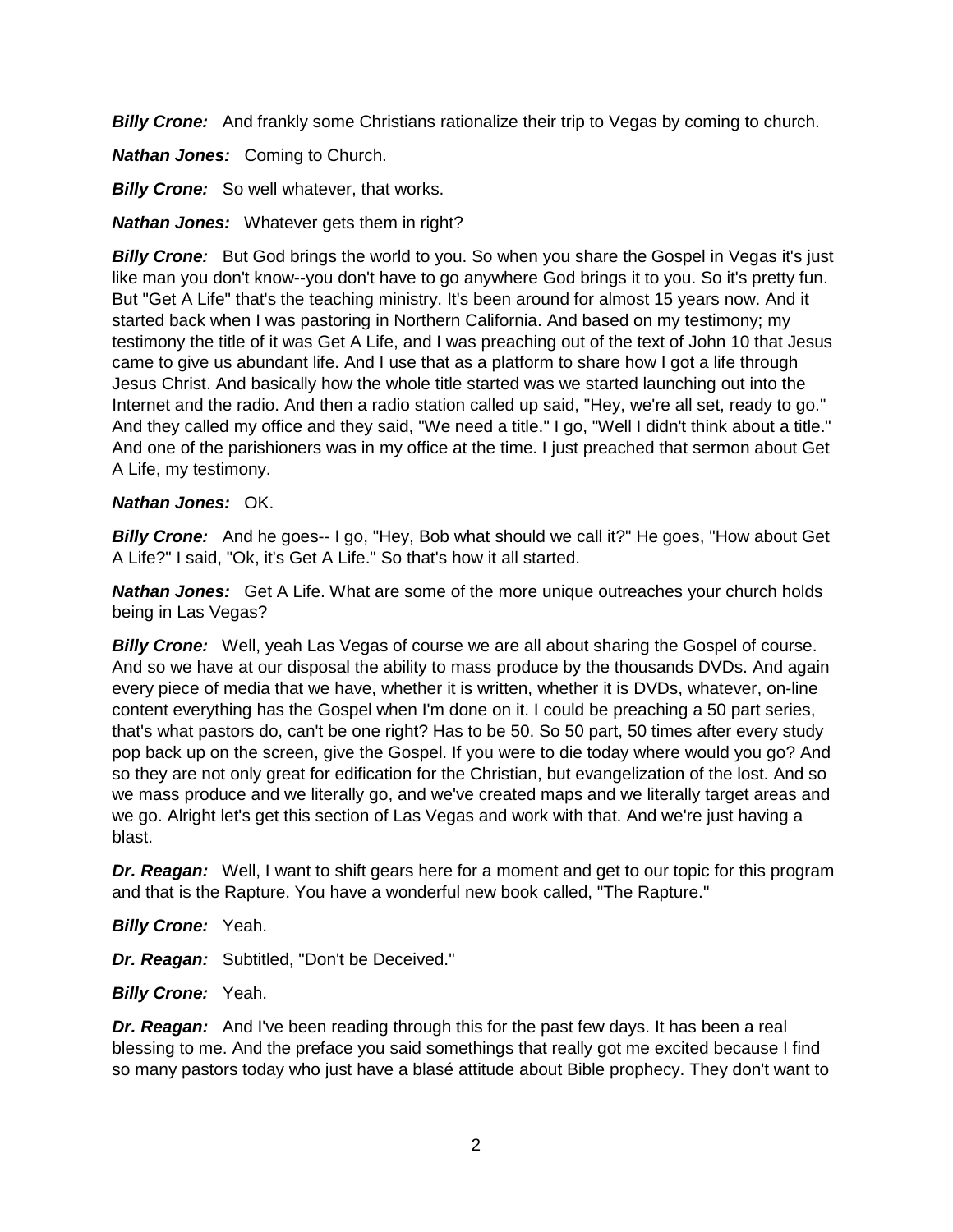touch it. They don't want to get anywhere near it. They don't want to talk about it. They say to me it's all pie-in-the-sky, has no relevance to the present. Found out you were one of those.

# *Billy Crone:* Yeah.

*Dr. Reagan:* It says right here, "Believe it or not I used to be one of those guys. You know one of those Christians who said it wasn't necessary to teach and equip the flock on Bible prophecy, let alone the book of Revelation." Well I could read what happened. But you tell us, what happened?

**Billy Crone:** Well, really what--I got to my first spanking came when I went to seminary. And I came out of Bible College and, you know, I'd heard all the different debates and people with this position, that position. And I had that same mentality; it's like you know what there's lots of things to teach on the Bible but when I get cut lose Lord willing into the pulpit, you know we'll just cover that stuff. I don't want to--you know--frankly the lie that you know it is divisive, it's not-- . Well first of all it's like now looking back it's like how could I even mouth that, as a Christian? Let alone a pastor, because prophecy this is not like one page in the Bible, this is a prophecy Old Testament, New Testament, First Coming, Second Coming.

*Dr. Reagan:* Like one-third.

*Billy Crone:* Yeah.

*Nathan Jones:* Yeah, 31%.

**Billy Crone:** So, how can you be a faithful shepherd if you are not teaching the flock the whole counsel which is what you're called to do? And again not one-thirtieth, you are skipping onethird of the Bible. Would it be appropriate if I as a Christian? I mean is this what you are going to say from the pulpit, "Hey everybody, just want you to know that God's Word is all good for you, except when you--"

**Dr. Reagan:** Yeah, you said in your book it's like taking a black marker and just black marking out one-third.

*Billy Crone:* Yeah, and if a pastor said that would you accept that? Of course not. Or if he ripped out a third and say, "I'm just going to teach this part." That's not acceptable. And again I put that in there because I wanted to hopefully reach some of those pastors in that mind set. I understand. I was there. But let me tell you that's not a good position to be in. Also, what I've noticed in ministry some of the biggest problems that pastors face in churches is apathy and worldliness. It's like man you know it's the old axiom. You know 20% of the people do 100% of the work, while 80% of the people do nothing. Well, why is the church so apathetic? Why are they so worldly? Why do they act like Jesus isn't coming back? Or this is the best life now here on earth, and they forget about Heaven? Well, it's because you're not telling them about the future. The Bible is all about the future. And by the way I think it's also a heart issues, because I think that many times Christians say that they don't want to hear this because they really love this world. And what does John say? If you love this world or the things of the world the love of the Father is not in you. Because this is all about, prophecy is about Jesus Christ the one in whom we say we love is coming back to get us. Last time I checked that is good news. And last time I checked Heaven is way better than here.

*Nathan Jones:* Amen.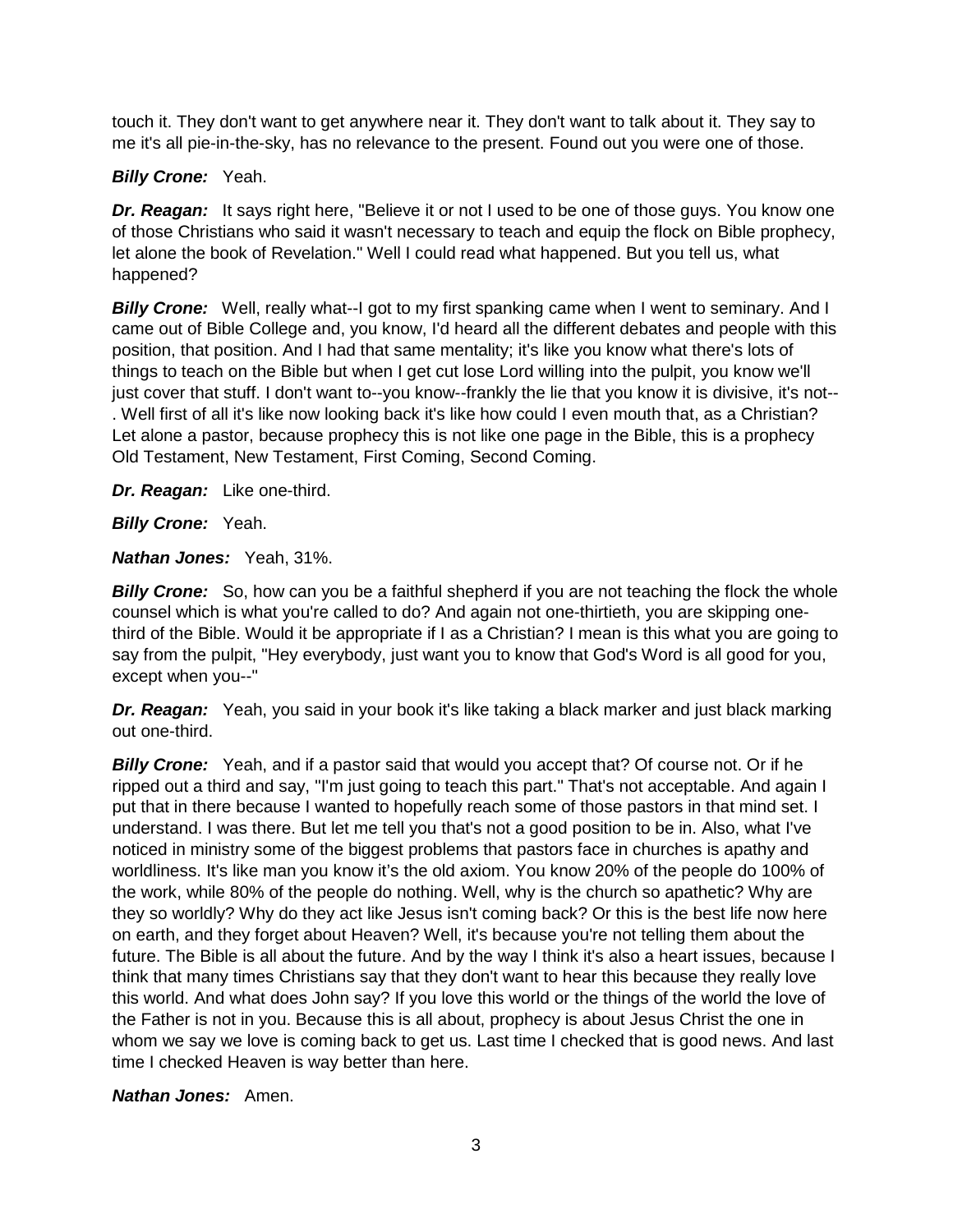*Billy Crone:* This place is the bottom of the garbage can compared to where we are going. Right? That instills hope. That instill also the fact of the imminency of that. That instills us to get busy, get cracking. I got to get rid of procrastination because today could be the day. Number one I need to risk that relationship and share the Gospel because this might be my last opportunity. Number two, hey when He comes back I'm going to be doing something. What am I going to be doing?

*Dr. Reagan:* Well we're going to take a brief break right now. And when we come back we are going to talk about the increasingly vicious attacks that are occurring today on the concept of the Rapture.

*Billy Crone:* Yeah.

## **Part 2**

*Nathan Jones:* Welcome back to Christ in Prophecy and our interview with Pastor Billy Crone about the concept of the Pre-Trib Rapture. Billy maybe you can define for us quickly what the Rapture is and then lets discuss the Pre-Trib Rapture, define that and then get into why there's arguments against it? And why it's being attacked so much.

**Billy Crone:** Yeah, sure. Pre-Trib of course is the position that the Church is raptured, "harpazo" taken up out of, that's what the word Rapture means. Taken up off out of the earth, Jesus comes back and gets His pre-prior to the seven year Tribulation. The other positions of course would be like Mid-Trib that they say, "No, the Church is in there half-way and leaves at the half-way point." Other position would be like a Pre-Wrath which is basically, "No, you are in there for about three-quarters of the way." Post-Trib of course is all the way basically to the end. But the Pre-Trib position is, no, the Church has zero part of the seven year Tribulation, we are raptured out to that point. And as far as why the vicious attacks, frankly I think that it's spiritual warfare.

## *Dr. Reagan:* Yes.

## *Nathan Jones:* Yes.

**Billy Crone:** And I think its common sense. If you will put yourself in the enemy's shoes, right? You are this close to pulling off if you will the Antichrist kingdom. What is the last book you want people in?

## *Nathan Jones:* Yeah.

**Billy Crone:** Right, and it's certainly the Bible and certainly Bible prophecy. Why? Because the Bible and Bible prophecy is the only book on the whole planet that spells out in intimate detail what in the world he is going to be up to. So, of course you want to keep people out of it. So, what's he do? He spreads this lie, whether it be from the pulpit or the individual Christian. Oh, no, you shouldn't study Bible prophecy that is going to cause a division. Oh, no, it's doom and gloom. You know I'm here to build up my self-esteem and be financially successful, don't mess my day up. And that's basically what the pulpits now, which is a whole another prophecy issues on apostasy and stuff.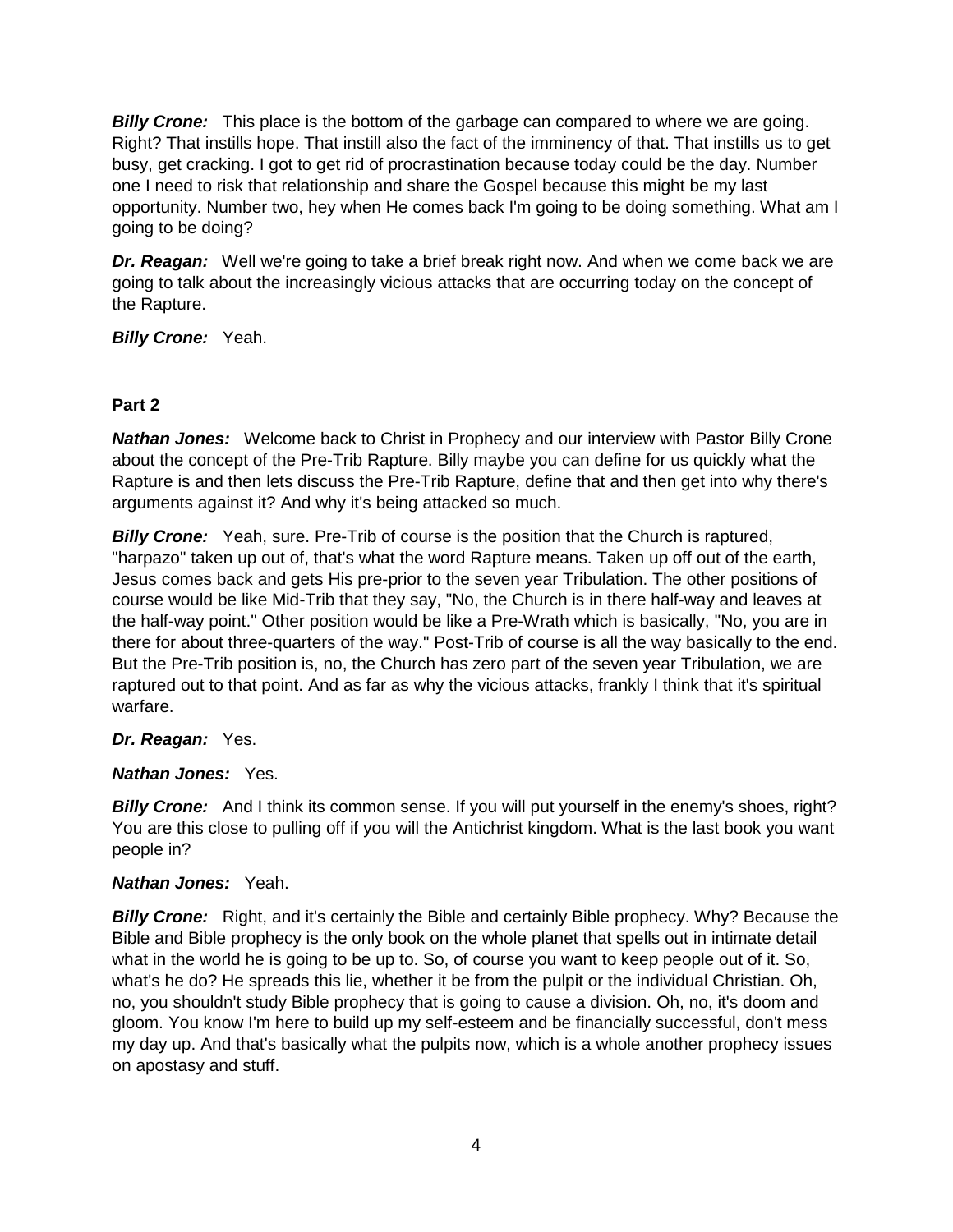*Nathan Jones:* Because the Rapture seems to be beaten up in churches more so than the primary doctrines that are of essential value, like Jesus is the only way to salvation, and that He was resurrected from the dead. But you bring up Rapture, and oh, my goodness the screaming that goes on.

*Billy Crone:* Yeah. It is. Well for one I think the enemy is keeping the Church in the dark. Because you are going to find out what is going on if you get into prophecy. But also the Church is going still be apathetic and worldly, and lazy.

#### *Nathan Jones:* Laodicea.

**Billy Crone:** Exactly. And so, then you're not working together sharing the Gospel. You don't have that imminency. You don't have that urgency to share the Gospel because Christ can come back at any time. You lose all that when you cease to preach on Bible prophecy.

*Dr. Reagan:* Well let's get into one of the major arguments. That I know you address these arguments in your excellent book. But one of the major arguments that's offered, and I run into it all the time the Pre-Trib Rapture couldn't be true because it was all conjured up in the early 1800's by an Englishman named John Darby who got it from a charismatic 16 year old girl who was probably demon possessed and she had all these visions, and that is where it all came from.

*Billy Crone:* Yeah, boy we couldn't wait to get to that part. No really because once we- because let's deal with the facts that is a serious accusation let's deal with it. And you are going you've to be kidding me. It reminds me of the axiom if you repeat a lie loud enough, long enough, and often enough people will believe it. And certainly it is that old John Darby connection. First of all I don't believe in the Rapture because of John Darby, uh, period. I believe because that is what the Bible teaches. But when we begin to investigate that, there is so much evidence. We have eight pages of historical evidence of people prior to John Darby and we are talking the first generation after John wrote Revelation 95-96 AD who clearly, you know Clement, Barnabas, Tertullian, Irenaeus, all these different guys.

*Dr. Reagan:* They taught imminency.

**Billy Crone:** Yeah, they taught imminency. And this is the next generation after the writing of the book. So, and then all the way forward we have eight pages in the book showing that. Are you serious? What history are you reading because it is not the real one? There is so much documented evidence of people prior to 1830 promoting certainly imminency and Pre-Mil and things of that nature.

*Nathan Jones:* Oh, yeah, since the Pilgrims even, they had a huge revival into the imminency of Jesus Christ and the Rapture of the Church.

**Billy Crone:** Yeah and again, it's like we don't have like secret connection with the CIA, and we are the only ones who can come across this information. It is like--

## *Nathan Jones:* No, no it's there.

**Billy Crone:** People say, but again people they repeat a lie loud enough, long enough, often enough, they repeat it. Then because we have the companion book, but we also have the DVD documentary set and Bible study curriculum the whole package to get people equipped. Well we went over to Scotland in the documentary and we filmed on location where Margaret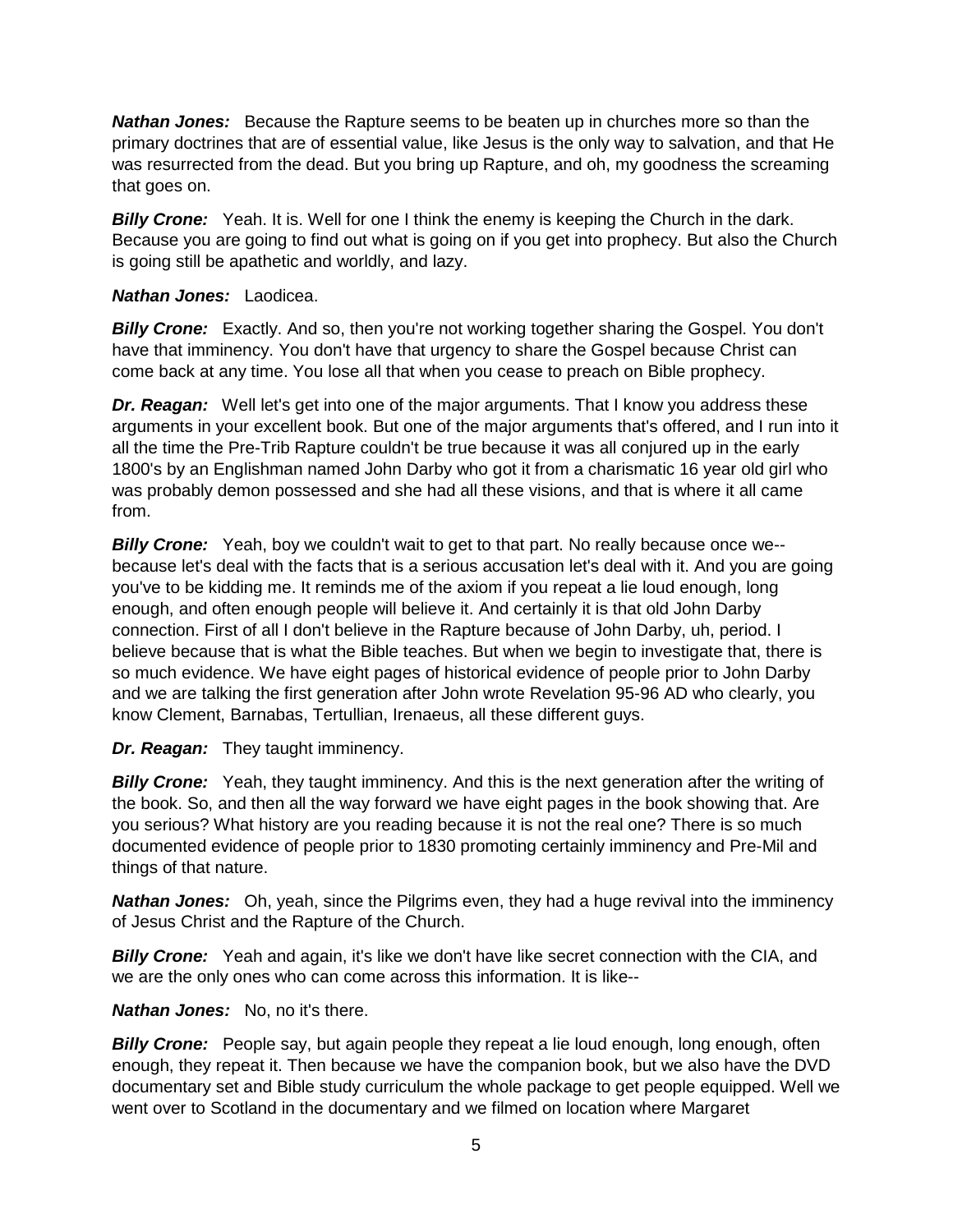MacDonald in Port Glasgow we went and shot film at the gravesite there with John Darby and some of that nature. So, we did our homework too. And that is one of the biggest, and I don't know how to say it; it's a lie! It's just a flat out lie. And I tell people like listen maybe you have been watching too many CSI episodes and you think you're a good detective, but I'm sorry if you keep propagating this you are either, with all due respect, the worst investigator on the planet, or you're lying because this whole connection with John Darby is crazy.

*Nathan Jones:* It's a shutdown statement, wouldn't you say? When some people say, "Well you're a homophobe." Well then you're scared to say anything. They'll say, "Well, it's too new to be true." And then it shuts down most Christians from exploring the Rapture.

**Billy Crone:** Yeah. And again John Darby they say it started with her and her demonic thing 1830. Well, first of all it is on historical record he began to develop his ideas three years prior 1827, right? Oh, he had an accident and he began to see, he had lots of time to study. And so he began to see a distinction between Israel and the Church and then he began to develop his views. Three years prior to the 1838. Number two he was aware in our investigation of Margaret MacDonald but he clearly called her out for what it was it was demonic and he wanted to have nothing to do with that. Even Wikipedia gets that one right.

*Nathan Jones:* Even what she said didn't point to a Pre-Trib Rapture right?

*Billy Crone:* That one; that is why I said we couldn't wait to get to this because that is the nail in the coffin to me.

#### *Nathan Jones:* Ok.

**Billy Crone:** It's like come on. The Bible teaches Pre-Trib. There is plenty of historical evidence prior to 1830 that a lot of Christians did this. It is nothing new. Right? And he developed it on his own prior. Listen when you take a look, and anybody can get a copy. You can take a look at her utterance it's not even Pre-Trib.

*Dr. Reagan:* Well that, the thing about it, there is a fella named Dave MacPherson who has made a cottage industry out of writing books about this. And he puts out the same book over, and over with different titles. And I remember reading that and read 200 pages about how all this came from Margaret MacDonald. And then I go to the back to the appendix and there is her vision. And I read it like 25 times and could never find the Pre-Trib Rapture in it.

*Nathan Jones:* It's not even there. Yeah.

**Billy Crone:** Yeah, well that is what blows me away. And I'm going like I'm trying to be kind. Either stop watching those CSI shows getting you inspired to think you're a detective because your work is pretty shoddy, or frankly you're lying.

*Dr. Reagan:* Well I think you touched the bottom line, Satan doesn't want anybody to be interested in a Pre-Trib Rapture.

*Billy Crone:* Yeah.

*Dr. Reagan:* He--that is the last thing he wants anybody to hear anything about.

*Billy Crone:* Yeah.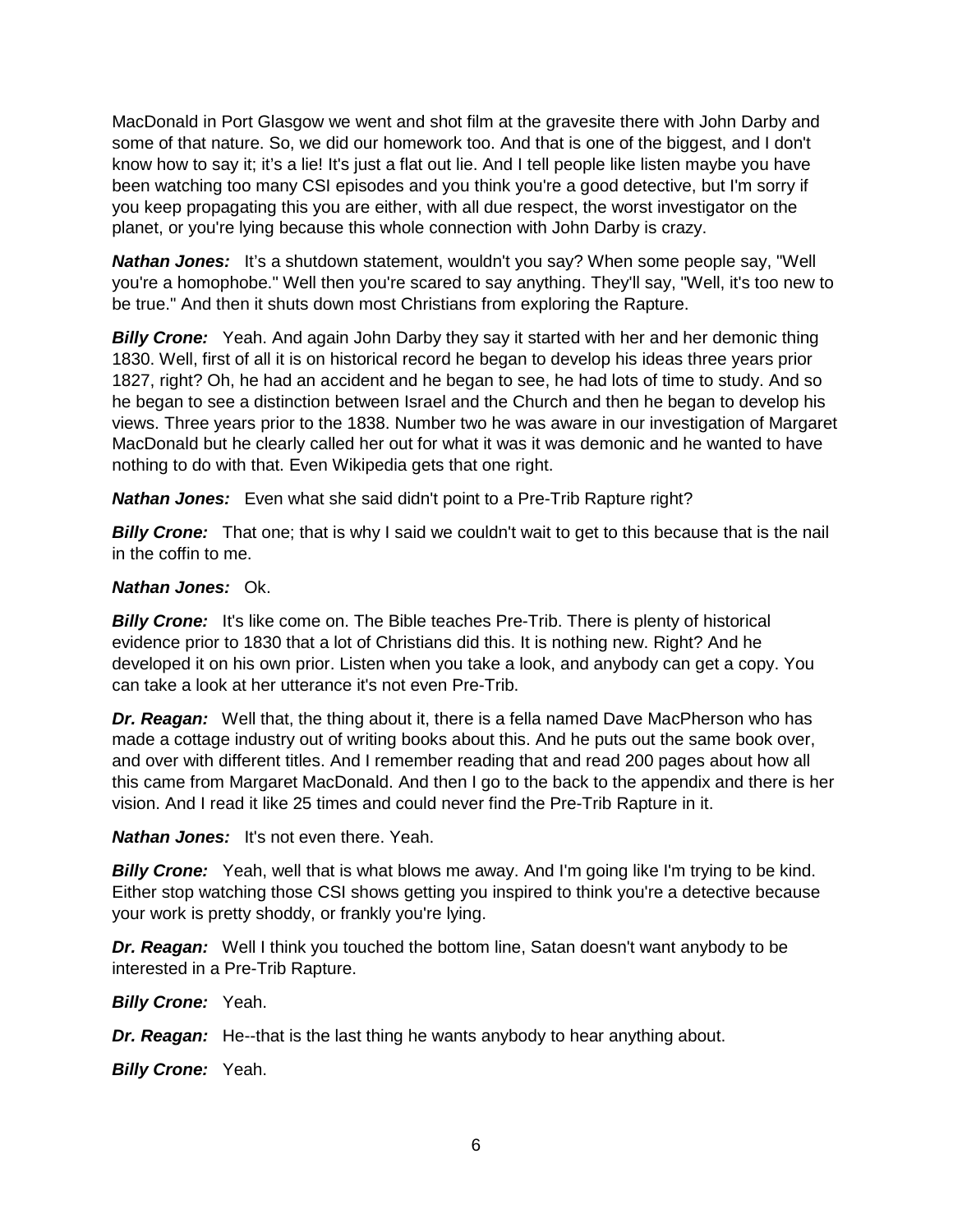*Dr. Reagan:* So, it's a spiritual warfare. Well let's turn it to the positive side now. What would you say are the strongest biblical arguments in behalf of a Pre-Trib Rapture?

*Billy Crone:* Well, certainly I think you need to start the evidence for it is where does it all begin? It doesn't begin in Revelation it begins in Daniel. The seven year Tribulation, why is it a seven year Tribulation? Well it starts back in Daniel, it's this final week, the 70th Week Prophecy. Sixty-nine have already past with Christ with Triumphal Entry. Well you've got one week standing out, one group of seven. Seven, why is it not a two year Tribulation? 192 years? Why is it seven? It's the final week of Daniel's 70th Prophecy. So, go back and do your homework where it first occurs and what was the context? Well the context if you clearly read there is Daniel, with the Jewish people, Jerusalem, the rebuilt Jewish Temple. It is all about the Jewish people, not the Church.

## *Dr. Reagan:* Yes.

**Billy Crone:** Number two it specifically says the audience there it is a time of Jacob's trouble. Not the Church's trouble. It's not Paul's demise. Peter's doom. Ananias's agony, or whatever you want to pick there. Oh, and by the way when Daniel wrote the words of that prophecy, where we get the seven year Tribulation it was, if you do that math the Church wasn't even on the scene. The Church doesn't come on the scene until Acts chapter 2 which is approximately 570 years later. So, how could he could be referring to the Church when the Church wasn't even in existence?

## **Nathan Jones:** It's a mystery.

*Billy Crone:* He's not. Also bingo. Paul said that in Ephesians he says, listen that the Church was mystery and he specifically says there in text he says, and the writers of old, which would include Daniel, they had no knowledge of it. So, how could it be referring to the Church? And when it had nothing to do with the Church. And the Church wasn't even in existence. And it was specifically a mystery to them? So the whole thing to me falls apart when you start where it all begins and that is where you should begin in your investigation.

*Dr. Reagan:* Yeah, and he defines those 70 weeks of years as the purpose of them is to bring- -accomplish certain goals among the Jewish people.

## *Billy Crone:* Right.

**Dr. Reagan:** Ultimately their salvation. And that's going to occur at the end of that seven years when they turn to the Messiah.

*Billy Crone:* Absolutely.

*Dr. Reagan:* There is no reason for the Church even to be there.

*Billy Crone:* No, no. It has nothing to do with the Church. And that way, you know, brings up another issue, certainly God is going to use that as an opportunity to restore Israel, and redeem Israel and the remnant. And He is going to fulfill the promises that He's yet to be fulfilled.

*Dr. Reagan:* Well what do you say to those who claim that the Church must go through the Tribulation in order to be cleansed and purified?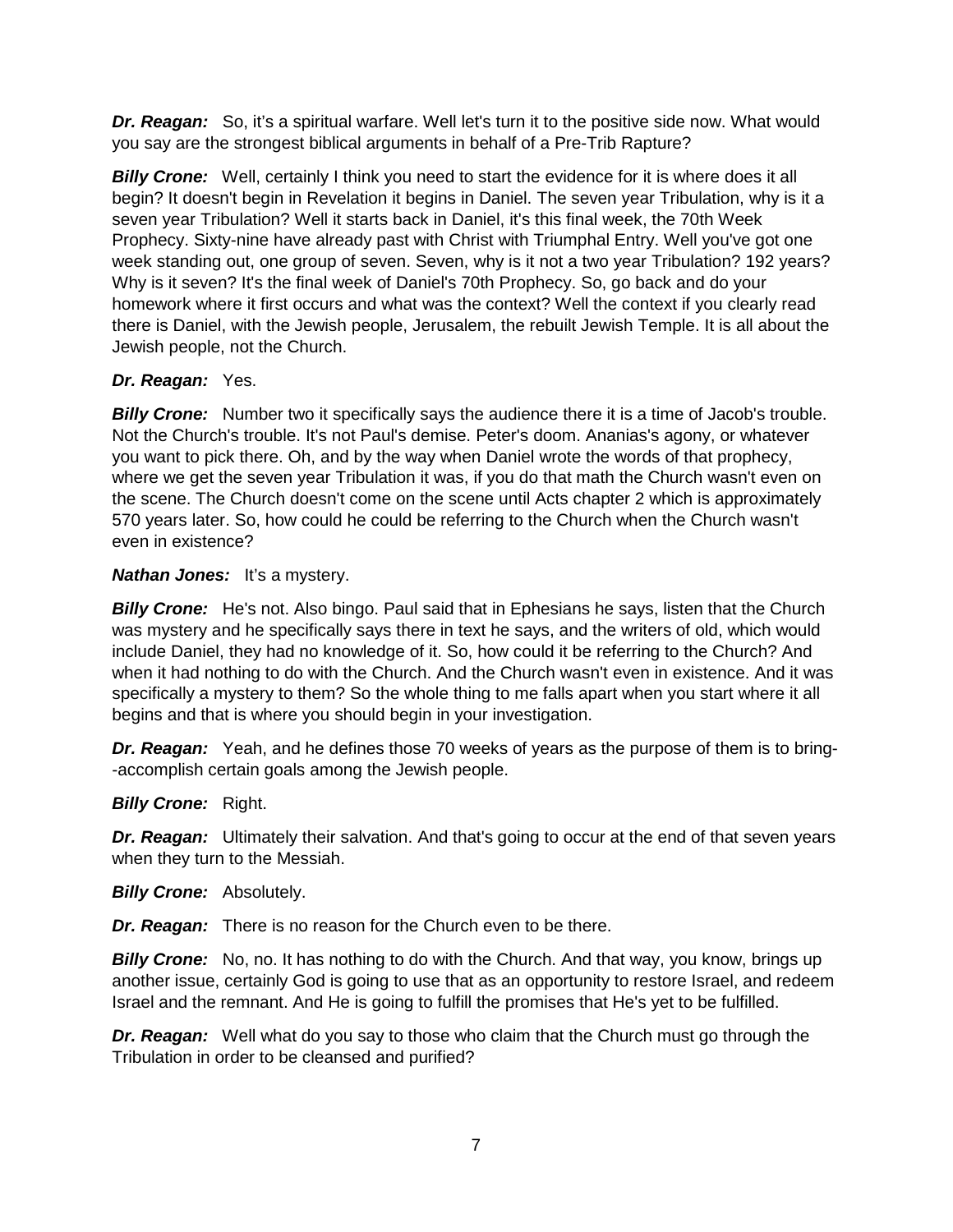*Billy Crone:* Well, first of all I think basically what you did is now you are coming into a work's based salvation.

## *Nathan Jones*: Yes.

*Dr. Reagan:* Sounds like a Protestant Purgatory to me.

*Billy Crone:* Well, that is exactly what the note we make is all you did was just take the Catholic false doctrine of purgatory and you applied it to eschatology. And because of the purgatory purge, you've got to purge off your own suffering in fire and flames in order to get to Heaven. And you are sitting there and saying that in order for me to be acceptable to God I have to suffer in the seven year Tribulation? That's no different than that. And by that way that is a work based salvation. If that's truly what you're trusting in, man that is some serious danger, dangerous ground.

*Dr. Reagan:* And the Bible also talks about us being guaranteed from the wrath of God. And the Tribulation is the wrath of God.

**Billy Crone:** It's the wrath of God through and through. But that's where the dance begins with all the other positions.

## *Dr. Reagan:* Oh, yeah.

*Nathan Jones:* Yes. What is wrath? I hear that all the time.

**Billy Crone:** Yeah. But it's--to me it is like how do you get around this? You know they say, "No, it's only the--" of course the Mid-Trib says, "It's only the second half." And then they say, "No, it's only the final quarter." "No, it's basically all the way in, but God preserves." There is no preserving going on. Look at what is going on there, these people are being slaughtered like flies. It's His wrath from the get go. And yet what does the Scripture say? Romans 5, 1 Thessalonians 1, 1 Thessalonians 5, we are saved from, we are rescued from, we are not appointed unto God's wrath. The Church will have nothing to do with God's wrath. And it's easy to demonstrate that it is fully God's wrath, all seven years. Even in the first half, there in Revelation 6 it says, "Hide us from the wrath of the Lamb." That's the first half, it admits it right there. Not only that in the context where is it all starting? It is all starting back in Revelation chapter 4, chapter 5 before it begins in 6 with the appearance of the Antichrist. It says who's in charge here. This is coming from the Throne Room of God. And then in every one of the seals mentions who's opening it up. Who's in charge? Who's giving the orders? The Lamb. The Lamb opens the seals. Over and over again. He the Lamb opens the seals. And oh, by the way who's the one giving the order for the riders to come forth? It's the living creature. What are those? They are angelica cherub. Angels exist to do God's bidding. God is in charge from the get go. It's all Him. This is His wrath from the very beginning to the very end, until Jesus comes back Revelation 19, it's His wrath and the Bible is very clear the Church we are praise God, saved from that time frame.

## *Nathan Jones:* Amen.

*Dr. Reagan:* Well it seems to--go ahead.

*Nathan Jones:* Oh, no I was just going to comment, add to that when you get to the Bowl Judgments it says His wrath is finished. It's not His wrath began as some people place it as a Pre-Wrath view. What about those who look at 2 Thessalonians 2 verse 3 and says, "Let no one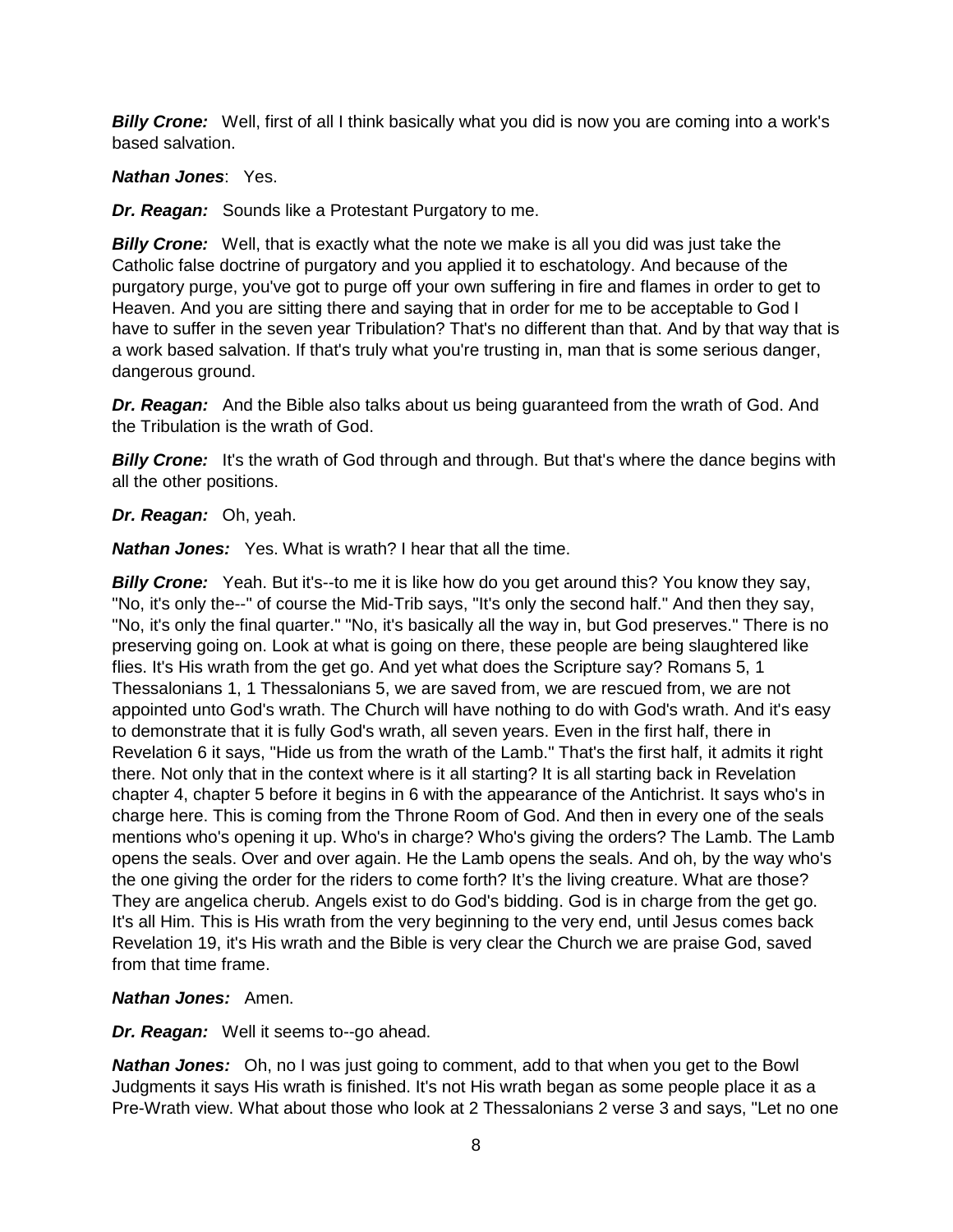deceive you by any means for that day will not come unless a falling away comes first and the man of sin is revealed, the son of perdition who opposes and exalts himself above all that is called God or that is worshiped, so that he sits as God in the temple of God, showing himself that he is God." And folks, will point to that and they'll say, "Well, that means that the Rapture has to happen in the middle of the Tribulation. And those who are deceiving people are the Pre-Trib Rapture believers because they are trying to say we'll be raptured before the seven years, not in the middle."

*Dr. Reagan:* Yeah, these three verses are the cornerstone argument.

*Nathan Jones:* For the Mid-Trib Rapture, yeah.

*Dr. Reagan:* Biblical argument of those who opposed the Pre-Trib Rapture.

**Billy Crone:** Yeah, to me with all due respect I said, "What Bible are you reading, is it the one with the purple cover? Is that the Barney version? Because you need to put it down." Because hey, you bring that up all day long. Let's talk about that text.

#### *Dr. Reagan:* Yes, let's do.

**Billy Crone:** Because basically what you're talking about there is one of the, in my opinion, one of the most profound evidences for Pre-Trib.

#### *Dr. Reagan:* Yes.

**Billy Crone:** It's like because you're ripping it out of context. He clearly says there in the context He says, "Concerning our being gathered to Him, to Jesus." What's he talking about? The context is the Rapture that is what he says there, number one. And then he goes on he says, "Hey, when somebody is trying to mess with you, that is why he says, encourage one another with these words." And by the way this is 2 Thessalonians which means we already went through this guys, and I can't believe I am having to clarify this again. But he had to because somebody is basically saying, "Oh, by the way the seven year Tribulation has already started." That's what he says there. He says don't give to some prophecy reports saying that the Day of the Lord has already come. What's the Day of the Lord? The Day of the Lord is the seven year Tribulation, moving forward into the Millennial Kingdom. So basically he says, "Listen, don't listen to these guys that are saying you're in the seven year Tribulation." That's the whole argument right there. And then he goes on and says, "Hey, don't let anybody what? Deceive you." Which means it is a lie. It's a lie to say that we are in the seven year Tribulation, the Day of the Lord. He says it is not going to happen until the rebellion, or some say falling away, its "apostasia" in the Greek. Which literally I think there is strong evidence that it could be literally departure. In fact with the article there it's the departure so it is talking about a specific departure.

*Dr. Reagan:* In fact all the early translations translate it that way.

**Billy Crone:** Exactly. So what's the departure in the context? And specifically that the Thessalonians would know about? The Rapture. So if you read it looking at that, it's like he's talking about the Rapture. Don't be deceived, anybody says you are going to be in the seven year Tribulation that day is not going to happen until the departure, the Rapture happens. And then what happens? The man of lawlessness, the Antichrist is revealed. Well that is Pre-Trib.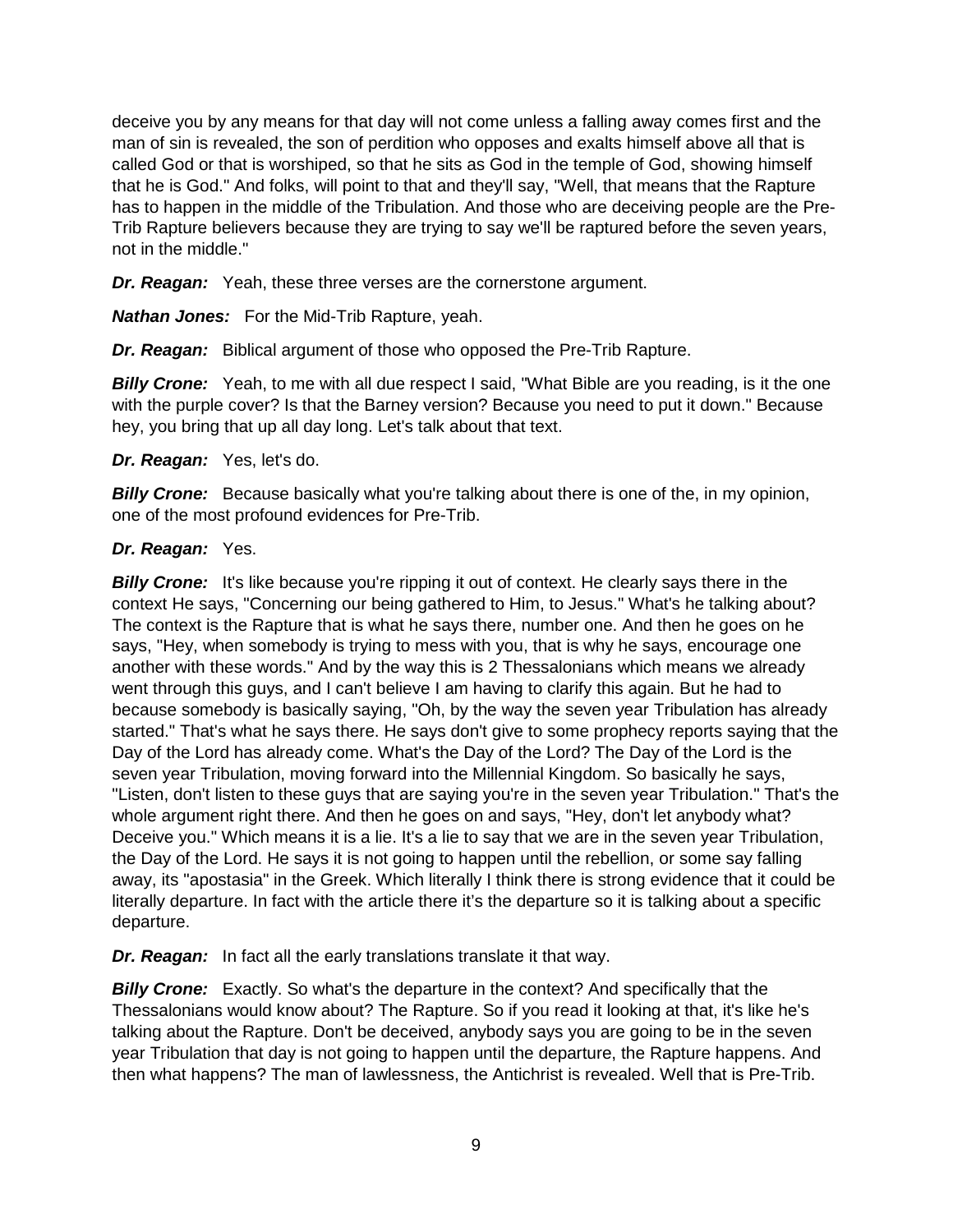The Rapture happens, Daniel 9:27, the Antichrist reveals himself. He's the one that makes that treaty with Israel.

*Dr. Reagan:* That's the point right there.

*Billy Crone:* He's revealing himself. Revelation 6:1 he's the white horse rider. And then he goes on and he says he's going to oppose and exalt himself. The mid-way point the abomination of desolation it goes on right there, Daniel 9, Matthew 24, Jesus. And then he says, "Don't you remember that when I was with you I used to tell you these things? It's like-- I love Paul's sarcasm. It's like hello, we've already been through this. But, ok, I know somebody is trying to mess with you. Trying to say that you are in the seven year Tribulation. It's a lie. Don't be deceived. And then he goes on. And if you keep reading he says, "And you know what's holding it back, the Restrainer, and that the Antichrist can't be revealed until the Restrainer is removed." Well, who's that? I believe it's the Holy Spirit in us, the Church today. So you read it in its context that is one of the strongest passages for the Pre-Trib position. I love it when people bring that up. I say, "Hey, yeah, let's go that verse shall we?"

*Nathan Jones:* It's the context. They don't go back to Daniel.

## *Billy Crone:* Right.

*Nathan Jones:* They assume well the Antichrist desecrates the Temple in the Middle of the Tribulation, therefore it's got to be a Mid-Trib Rapture. Totally leaving that Daniel says the Antichrist reveals himself when he makes a peace covenant with Israel.

**Billy Crone:** Yeah, exactly. It is just completely ripped out of context.

## *Nathan Jones:* Yeah.

**Billy Crone:** And so again, so let's wait you get it out of conjecture, let's go back to the Bible, let's go verse-by-verse and what is going on here?

*Nathan Jones:* Preach it. Preach it.

*Billy Crone:* And when you do that how do you come up with anything else then the Pre-Trib? I don't know.

*Dr. Reagan:* Well you know one of the things that has always impressed me is that over and over in the Scriptures we are told to watch, to be ready, the Lord could come any moment. We are to be ready. And yet it seems to be that those who do not believe in a Pre-Trib Rapture are actually saying, "No, we should not live looking for the Lord. We should live looking for the Antichrist." Well, I'm not, I'm living looking for Jesus Christ.

## *Nathan Jones:* Amen.

*Dr. Reagan:* But how do you get around that? I mean come on. Why should I be living looking for the coming of the Lord if I don't believe He is going to come until the end of the Tribulation, because there are so many things that have to take place?

**Billy Crone:** Yeah exactly. Anytime that you're--first of all it is what? It is called the Blessed Hope right? And Paul says not once, but twice encourage or comfort one another with these words. With words what? About the Rapture. Hey, listen if I'm in the seven year Tribulation halfway through, three-quarters through, all the way through. What's so encouraging about that?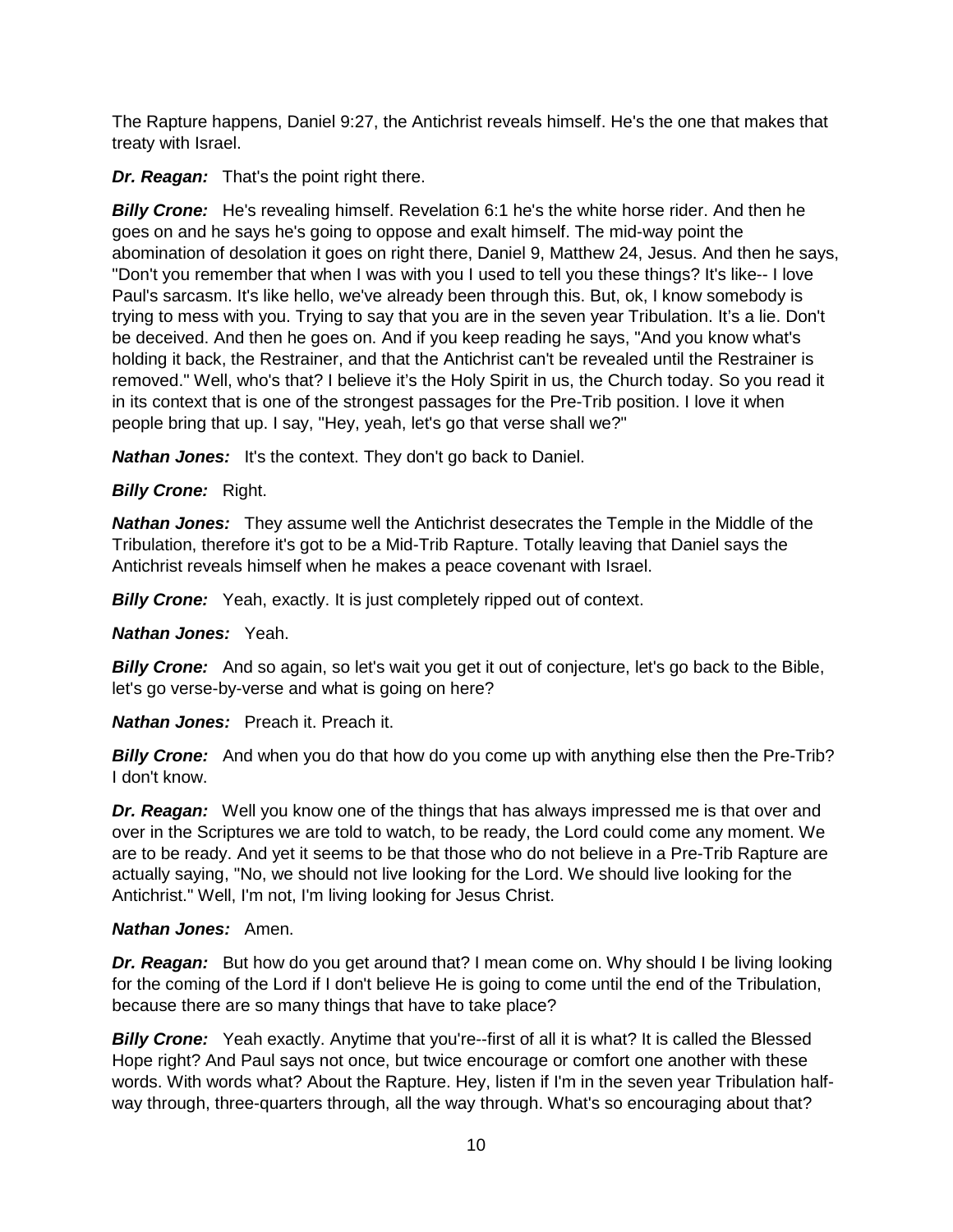#### *Nathan Jones:* No.

*Billy Crone:* That's not the blessed hope. That is the bad news man. I mean this is like, this is horrible. It makes no sense to the context. Think about it this is Jesus, this is the worst time in the history of mankind. Now I've thought about that personally I thought, man, Noah's Flood was pretty bad. You know everybody got wiped out except for eight people, and the animals on the Ark.

*Dr. Reagan:* At our last Bible conference we had a wonderful Bible teacher, Ron Rhodes who taught on the Rapture. And he took this passage in 1 Thessalonians 4 that ends, that describes the Rapture and ends with the words, "comfort one another with these words." He said, "If you don't believe in a Pre-Trib Rapture then what you're really saying is, 'Folks, you're facing the most horrible period in the history of mankind. Most of you are going to be slaughtered. You are going to be hunted down like dogs. You are going to have to live in the wilderness. You are going to starve to death.'" And he goes on, and on, and ends with, "Comfort one another with these word."

*Billy Crone:* Yeah. Doesn't make sense does it? Someone comes to your house, "Hey, I want to thank you for inviting me over for supper. And, oh, hey, by the way I want to let you know I just ran over your dog and he's dead now. Oh, and what's, you got any snack?" It's an obtuse statement. It's crazy.

**Nathan Jones:** What about those who are generally are confused that there is a difference between the Rapture and the Second Coming? What are the differences so that people can know that there's actually the one coming, but in two stages.

**Billy Crone:** Yeah, in fact that's a good question because a lot of people try to use that as it's one and the same. No, it's not. And we deal with it, and I'm sure there is more, we deal with two different places in the book, 20, we just list 20, not 2, 20 differences between the Rapture and the Second Coming. Two totally different events. Of course the Rapture happened prior to the seven year Tribulation, Second Coming at the end of the seven year Tribulation. And it is easy to define it in the context of the Scripture. With the Rapture you see that Jesus He comes in the air. At the Second Coming He comes to the earth. At the Rapture He comes and He gathers His believers to Him. In the Second Coming He's coming with the Believers, they are coming with Him.

## *Nathan Jones:* Yes.

**Billy Crone:** At the Rapture Satan is still doing His thing on the planet. At the Second Coming he is bound for a 1,000 years during the Millennial Kingdom, that's why it's awesome amongst other things. At the Rapture the False Prophet and the Antichrist are doing their dirty deeds, at the Second Coming they get chucked into the Lake of Fire. Over, and over, and over again, with all due respect, ridiculous to say this is the same event. It can't be the same event based on the biblical text.

*Dr. Reagan:* The only thing the two events have in common is they both focus on Jesus, but otherwise they are just as different as night and day.

**Billy Crone:** Yeah. Yeah. There is no way they could be the same event in timing.